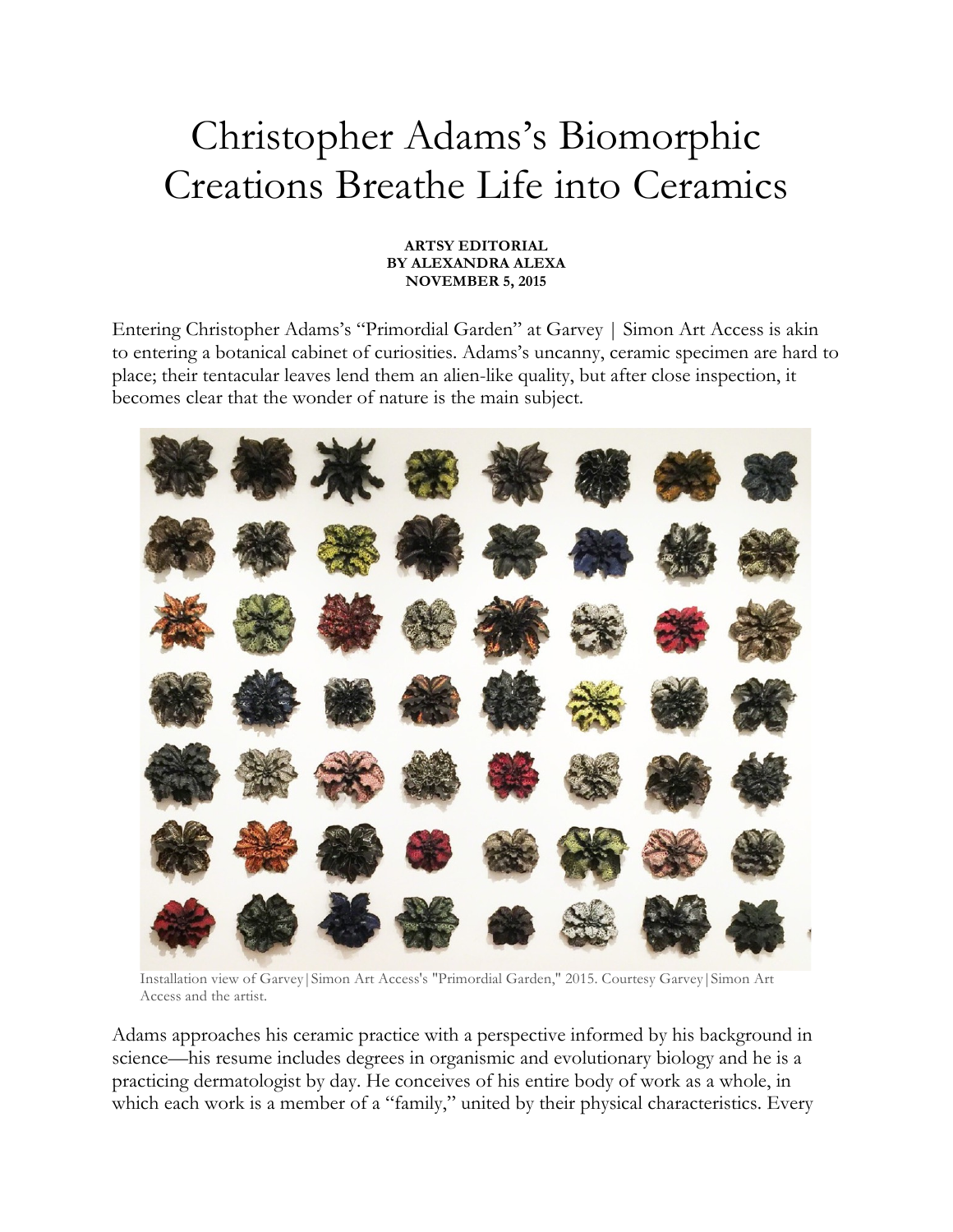piece is made out of 18 appendages, attached in the same, symmetrical order. But there's a sci-fi twist. Adams's biomorphic figures play on biological concepts, and more specifically, on the idea of adaptive radiation—a process in which organisms are placed in a new environment and must rapidly diversify in order to survive. For Adams, his work encapsulates this process in action. Each piece he creates is conceived of as an individual, with a life force. And they convey a sense of evolution, as the sculptures seem to riff on one another; for instance, two works might share a similar form but differing colors.



Christopher Adams Christopher Adams Christopher Adams *Primordial Garden A5*, 2015 *Primordial Garden D7*, 2015 *Primordial Garden D5*, 2015 Garvey|Simon Art Access Garvey|Simon Art Access Garvey|Simon Art Access  $$950$  \$950 \$950





The gallery walls are crawling with Adams's works, mounted in the two main rooms according to size and relative form. Most of the pieces are arranged in grids, a neutral hierarchy that allows the viewer's eyes to dart between each one and observe their unique characteristics. Color is built up on the paper-thin fronds through multiple layers of glazes, often resulting in velvety textures that tend toward muted tones. In some of the smaller pieces, black glaze is heavily applied on top creating embossed or crackling textures.



Christopher Adams Christopher Adams *Primordial Garden 13*, 2015 *Primordial Garden 18*, 2015 Garvey Simon Art Access Garvey Simon Art Access



Each work emerges from the wall with distinctive personalities; some have writhing, tangled tendrils that reach out in multiple directions and others have lush petals that droop downward. Undeniably, the work speaks in the language of nature, yet it is decidedly exotic